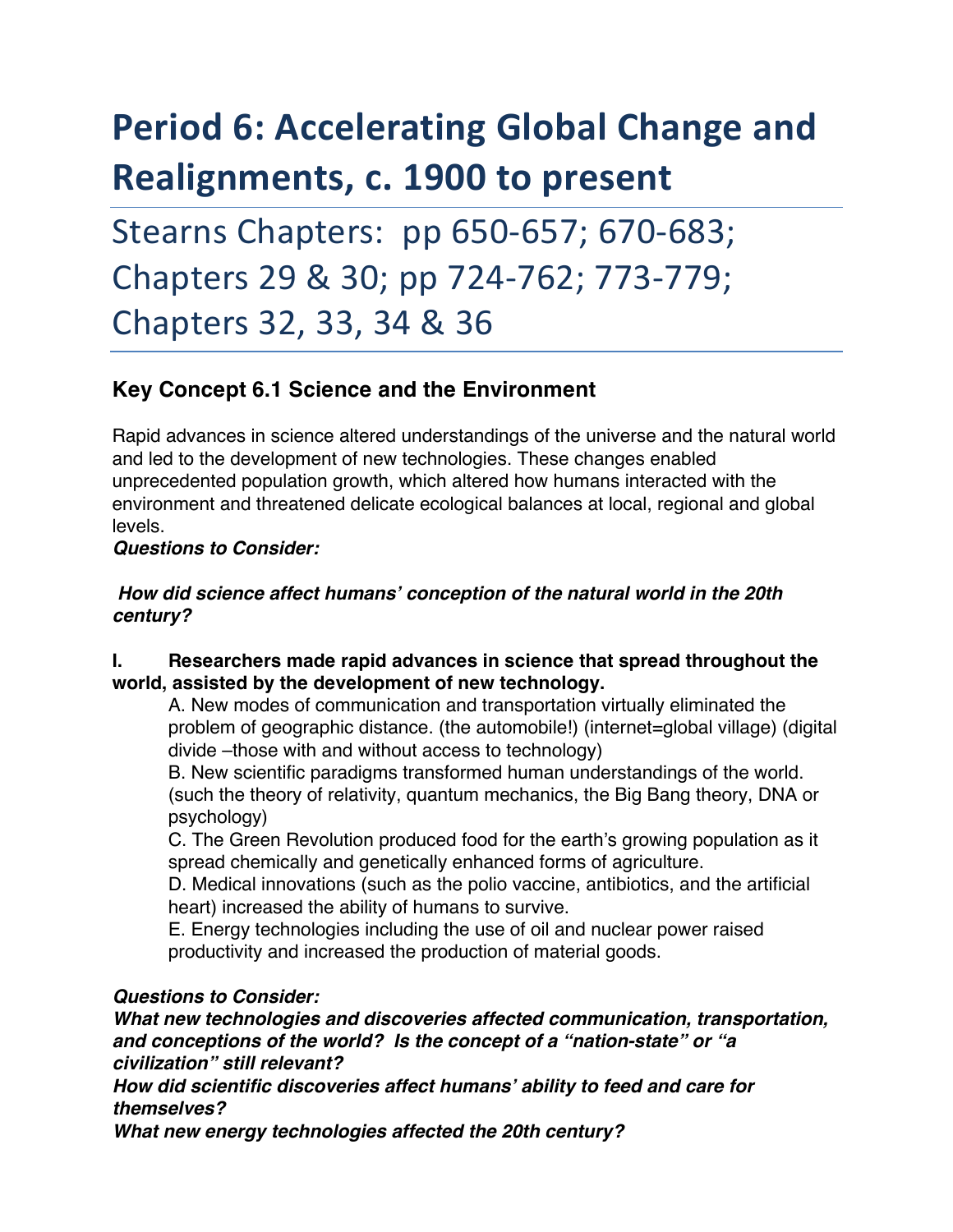#### **II. As the global population expanded at an unprecedented rate, humans fundamentally changed their relationship with the environment.**

A. Humans exploited and competed over the earth's finite resources more intensely than ever before in human history.

B. Global warming was a major consequence of the release of greenhouse gases and other pollutants into the atmosphere.

C. Pollution threatened the world's supply of water and clean air. Deforestation and desertification were continued consequences of the human impact on the environment. Rates of extinction of other species accelerated sharply.

D. Population changes include "guest workers" for Europe; Latin American population explosion and urbanization; Japan limits birthrates

E. Population growth in some regions/societies from religious resistance to birth control, the eradication of diseases, improved sanitation and better diets.

F. World population: 1.6 billion in 1900; 6 billion in 2000. Developed world population stagnation, developing world population explosion: developed world still over consumes resources.

G. Rise of "Green" movements: Book "Silent Spring" caused fundamental shift in thinking

# *Questions to Consider:*

#### *How did humans' relationship to the environment change in the 20 century? What negative consequences in the 20th century accompanied the benefits of industrialization?*

#### **III. Disease, scientific innovations, and conflict led to demographic shifts.**

A. Diseases associated with poverty (such as malaria, tuberculosis, or cholera) persisted, while other diseases (such as 1919 influenza epidemic, ebola or HIV/AIDS) emerged as new epidemics and threats to human survival. In addition, changing lifestyles and increased longevity led to higher incidence of certain diseases. (such as diabetes, heart disease and Alzheimer's disease) B. More effective forms of birth control gave women greater control over fertility and transformed sexual practices.

C. Improved military technology (such as tanks, airplanes or the Atomic Bomb) and new tactics (such as trench warfare or firebombing) led to increased levels of wartime casualties. (Nanjing, Dresden or Hiroshima) (10 million Europeans dead from WWI, another 35 million in WWII)

#### *Questions to Consider:*

*What caused some of the major demographic changes in the 20 century? How did the invention of reliable birth control affect gender roles? How did new military technology affect wartime casualties?*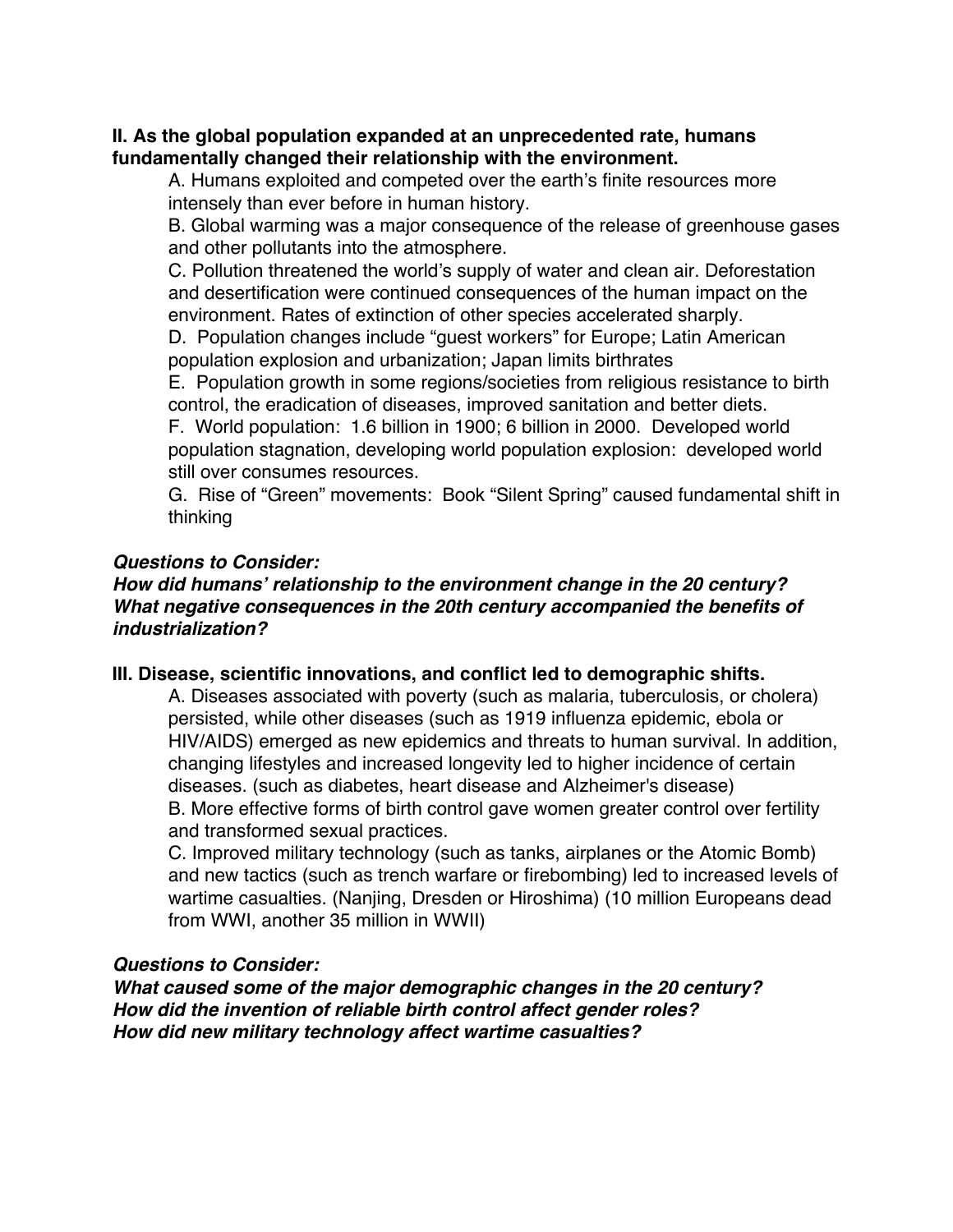# **Key Concept 6.2 Global Conflicts and their Consequences**

At the beginning of the twentieth century, a European-dominated global political order existed, which also included the United States, Russia and Japan. Over the course of the century, peoples and states around the world challenged this order in ways that sought to redistribute power within the existing order and restructure empires, while those people and states in power attempted to maintain the status quo. Other peoples and states sought to overturn the political order itself. These challenges to and attempts to maintain the political order manifested themselves in an unprecedented level of conflict with high human casualties. In the context of these conflicts, many regimes in both older and newer states struggled with maintaining political stability and were challenged by internal and external factors, including ethnic and religious conflicts, secessionist movements, territorial partitions, economic dependency and the legacies of colonialism.

### **I. Europe dominated the global political order at the beginning of the century, but both land-based and transoceanic empires gave way to new forms of transregional political organization by the century's end.**

A. The older land-based Ottoman, Russian or the Qing empires collapsed due to a combination of internal and external factors. (such as economic hardship, political and social discontent, technological stagnation or military defeat) B. Some colonies negotiated their independence. (such as India and the Gold Coast from the British empire)

C. Some colonies achieved independence through armed struggle. (such as Algeria and Vietnam from the French empire or Angola from the Portuguese empire)

D. Self-determination in Africa in 1950s and 1960s

# *Questions to Consider:*

## *How has the world's political order developed since the early 1900s? Why did older, land-based empires decline and/or collapse? By what means did imperial colonies achieve independence?*

# **II. Emerging ideologies of anti-imperialism contributed to the dissolution of empires and the restructuring of states.**

A. Nationalist leaders (such as Mohandas Gandhi, Ho Chi Minh or Kwame Nkrumah) in Asia and Africa challenged imperial rule.

B. Regional, religious, and ethnic movements challenged both colonial rule and inherited imperial boundaries (such as Muhammad Ali Jinnah, the Quebecois separatist movement or the Biafra secession movement)

C. Transnational movements sought to unite people across national boundaries. (such as communism, pan-Arabism or pan-Africanism)

D. Movements to redistribute land and resources developed within states in Africa, Asia, and Latin America, sometimes advocating communism and socialism.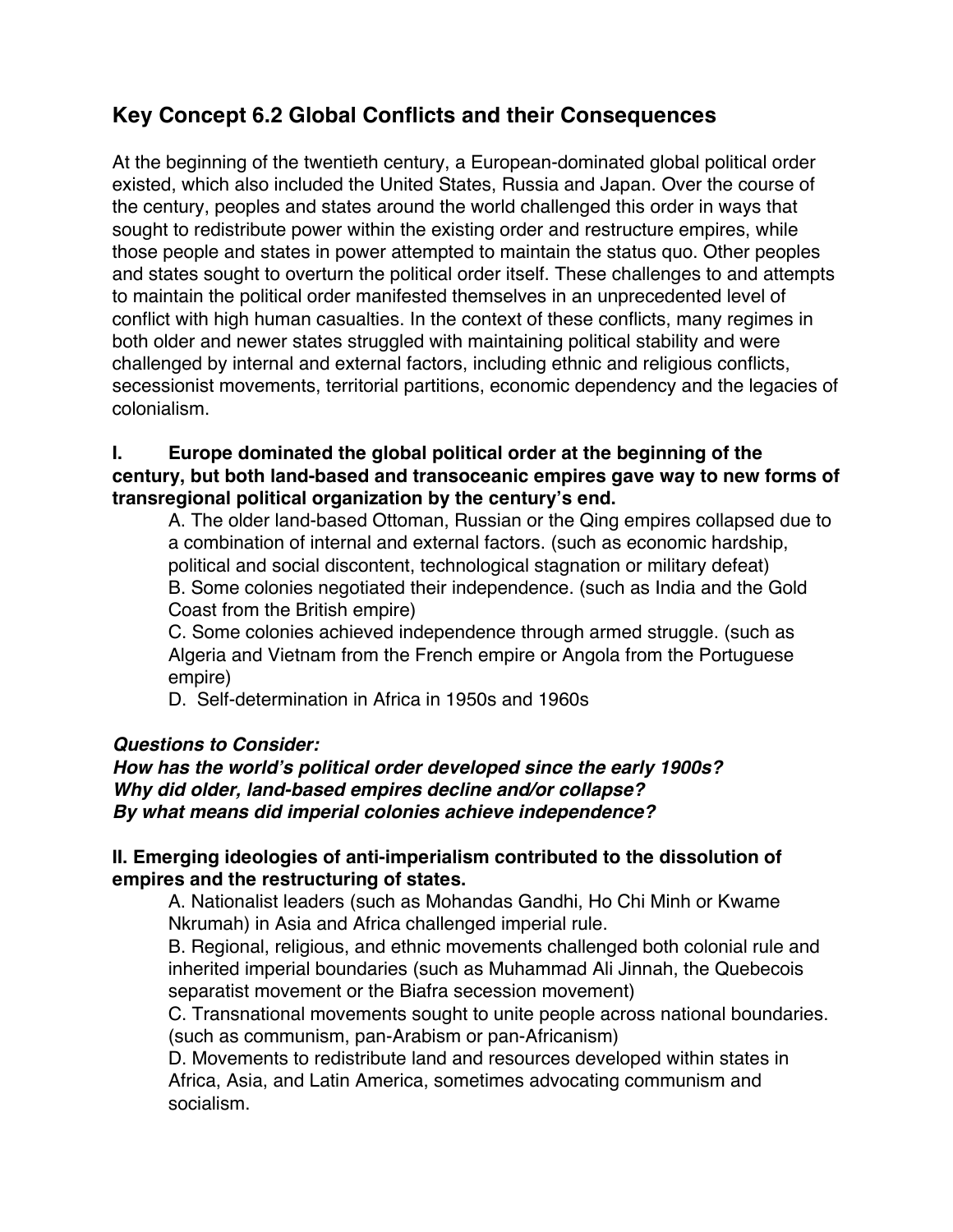#### *Questions to Consider:*

*What new movements challenged the status quo during the age of imperial rule? Who helped lead and define these movements?* 

*What new identities were used to unite populations spread across national borders?* 

*What ideologies were often used to "undo" imperialism?* 

# **III. Political changes were accompanied by major demographic and social consequences.**

A. The redrawing of old colonial boundaries led to population resettlements. (such as the Indian/Pakistan partition, the Zionist Jewish settlement of Palestine or the division of the Middle East into mandatory states)

B. The migration of former colonial subjects to imperial metropoles (such as South Asians to Britain, Algerians to France or Filipinos to United States) maintained cultural and economic ties between colony and metropole even after the dissolution of empires.

C. The proliferation of conflicts led to various forms of ethnic violence –genocide- - (such as Armenia, the Holocaust, Cambodia and Rwanda) and the displacement of people resulting in refugee populations. (such as Palestinians or Darfurians)

# *Questions to Consider:*

# *How were colonial peoples affected by the change of old colonial boundaries? How were relationships between imperial powers and former colonies maintained after the end of those empires?*

*What circumstances contributed to genocide and mass refugee populations?* 

# **IV. Military conflicts occurred on an unprecedented global scale.**

A. The First and Second World Wars were the first "total wars." Governments used ideologies, including fascism, nationalism and communism, to mobilize all of their state's resources, including peoples and resources both in the home countries and the colonies or former colonies. (such as the Gurkha soldiers in India or the ANZAC troops in Australia) Governments also used a variety of strategies to mobilize these populations, including political speeches, art, media and intensified forms of nationalism.

B. The varied sources of global conflict in the first half of the century included: imperialist expansion by European powers and Japan, competition for resources, ethnic conflict, great power rivalries between Great Britain and Germany, nationalist ideologies and the economic crisis engendered by the Great Depression.

C. The global balance of economic and political power shifted after the end of the Second World War and rapidly evolved into the Cold War. The United States and Soviet Union emerged as superpowers, which led to ideological struggles between capitalism and communism throughout the globe.

D. The Cold War produced new military alliances, including NATO and the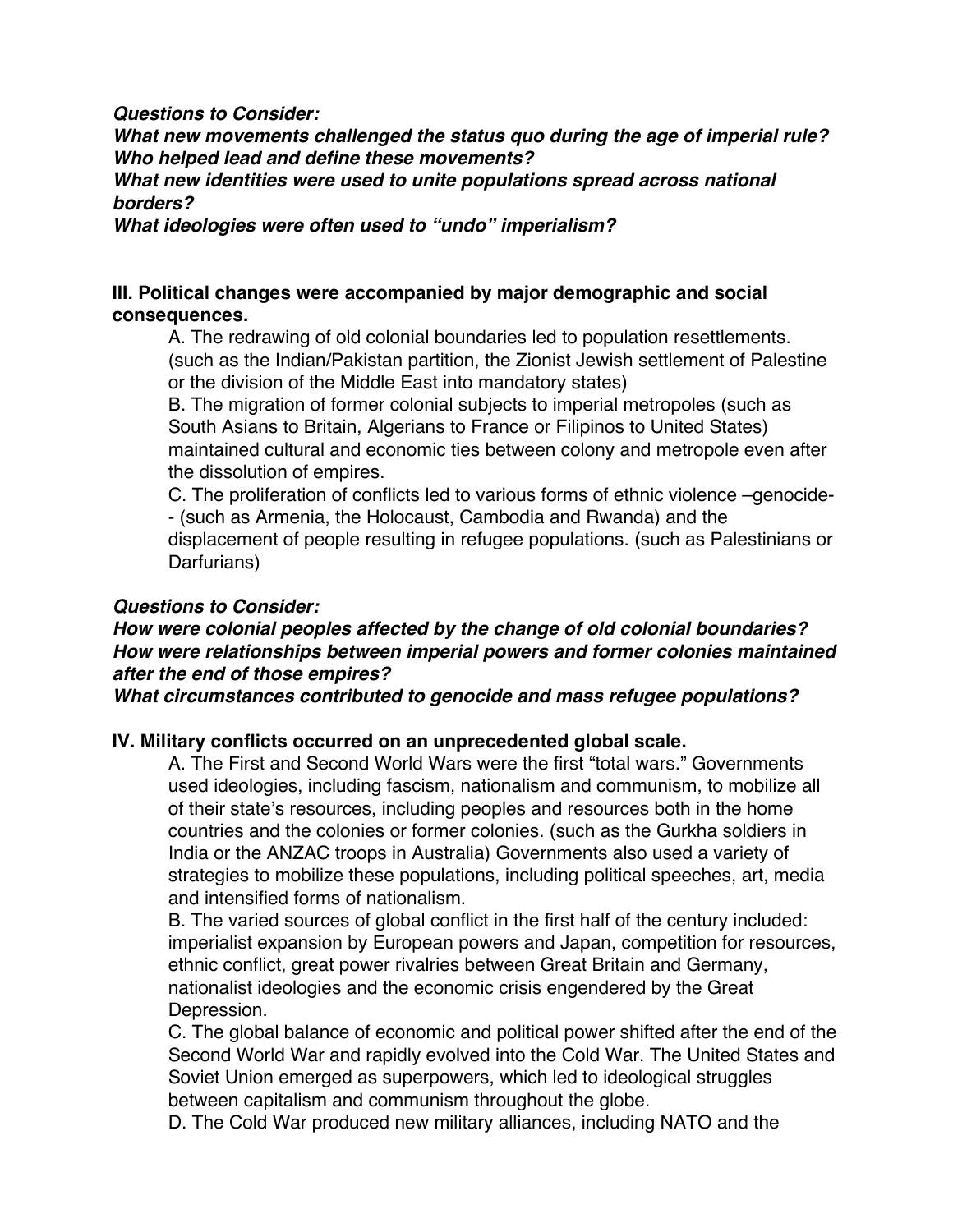Warsaw Pact and promoted proxy wars in Latin America, Africa and Asia. E. The dissolution of the Soviet Union effectively ended the Cold War.

## *Questions to Consider:*

*How did the World Wars affect the nature of war and the relationship of the government to their populations? What ideologies motivated the World War conflicts? How did the world's balance of power change during the Cold War? What were the Cold War's military consequences? What caused the Cold War to end?* 

**V. Although conflict dominated much of the twentieth century, many individuals and groups— including states—opposed this trend. Some individuals and groups, however, intensified the conflicts.** 

A. Groups and individuals challenged the many wars of the century (such as Picasso's Guernica, the anti-nuclear movement during the Cold War or Thich Quang Duc's self-immolation) and some promoted the practice of nonviolence (such as Tolstoy, Gandhi or Martin Luther King) as a way to bring about political change.

B. Groups and individuals opposed and promoted alternatives to the existing economic, political and social orders (such as the nonaligned movement which presented an alternative political bloc to the Cold War, the Tiananmen Square protests that promoted democracy in China, the Anti-Apartheid Movement or the global uprisings of 1968) A resistance to U.S. cultural hegemony.

C. Militaries and militarized states often responded to the proliferation of conflicts in ways that further intensified conflict. (such as the promotion of military dictatorship in Chile, Spain, and Uganda, the United States promotion of a New World Order after the Cold War or the build up of the "military-industrial complex" and arms trading)

D. More movements used violence against civilians to achieve political aims. (such as the IRA, ETA, and Al-Qaeda)

E. Global conflicts had a profound influence on popular culture. (such as Dada, James Bond, Socialist Realism or video games)

# *Questions to Consider:*

*How did various reactions to the violence of the 20th century compare? How did the anti-war and non-violence movements respond to the century's many wars?* 

*What alternatives were offered to the economic, political, and social status quo? How did reactions by governments and militaries affect the degree of conflict during the 20 century?*

*Why did some movements use terrorism for political purposes? How was popular culture affected by the global conflicts?*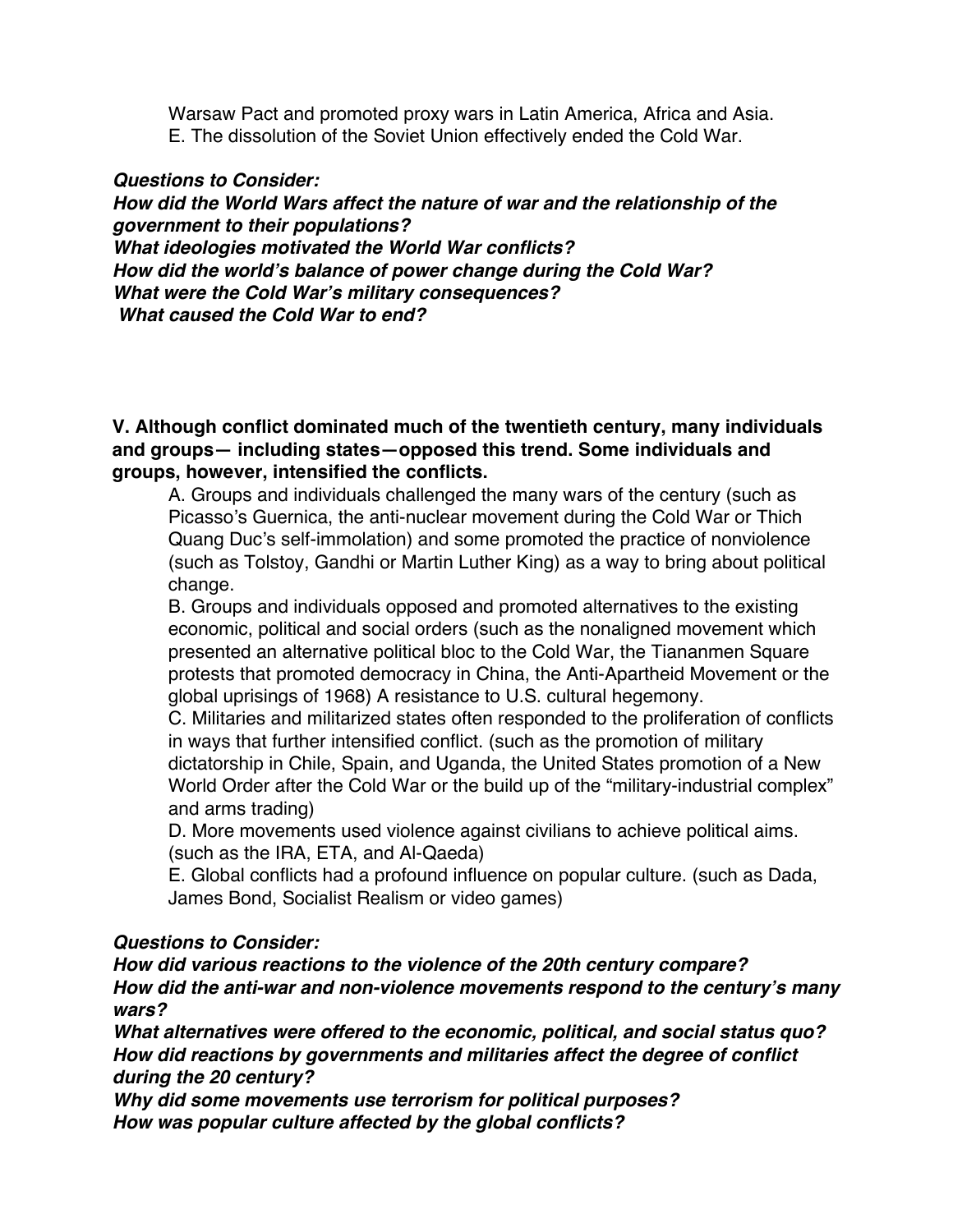# **Key Concept 6.3 New Conceptualizations of Global Economy, Society, & Culture**

The twentieth century witnessed a great deal of warfare and the collapse of the global economy in the 1930s. In response to these challenges, the role of the state in the domestic economy fluctuated new institutions of global governance emerged and continued to develop throughout the century. Scientific breakthroughs, new technologies, increasing levels of integration, changing relationship between humans and the environment and the frequency of political conflict all contributed to global developments in which people crafted new understandings of society, culture, and historical interpretations. These new understandings often manifested themselves in and were reinforced by new forms of cultural production. Institutions of global governance both shaped and adapted to these social conditions.

# *Questions to Consider:*

#### *What new governmental institutions emerged as a result of the 20th century conflicts?*

## *What made these new institutions possible? What role did they play in the world during the 20th century?*

# **I. States responded in a variety of ways to the economic challenges of the twentieth century.**

A. In the Communist states of the Soviet Union and China, governments directed the national economies and oversaw the development of industry. (such as the Five Year Plans or the Great Leap Forward)

B. At the beginning of the century in the United States and parts of Europe, governments played a minimal role in the national economy. With the onset of the Great Depression, governments began to take a more active role in the economy. (such as the New Deal or the Fascist corporatist economy) C. In newly independent states after World War II, governments often took on a strong role in guiding the economy to promote economic development. (such as Nasser's promotion of economic development in Egypt or the encouragement of export-oriented economies in East Asia)

D. At the end of the twentieth century, many governments encouraged free market economic policies and promoted economic liberalization. (such as the United States beginning with Ronald Reagan, Britain under Margaret Thatcher, or China under Deng Xiaoping)

# *Questions to Consider:*

*How did states respond to the 20th century's economic challenges? How did the Great Depression affect governments' relationship to the(ir) economy?*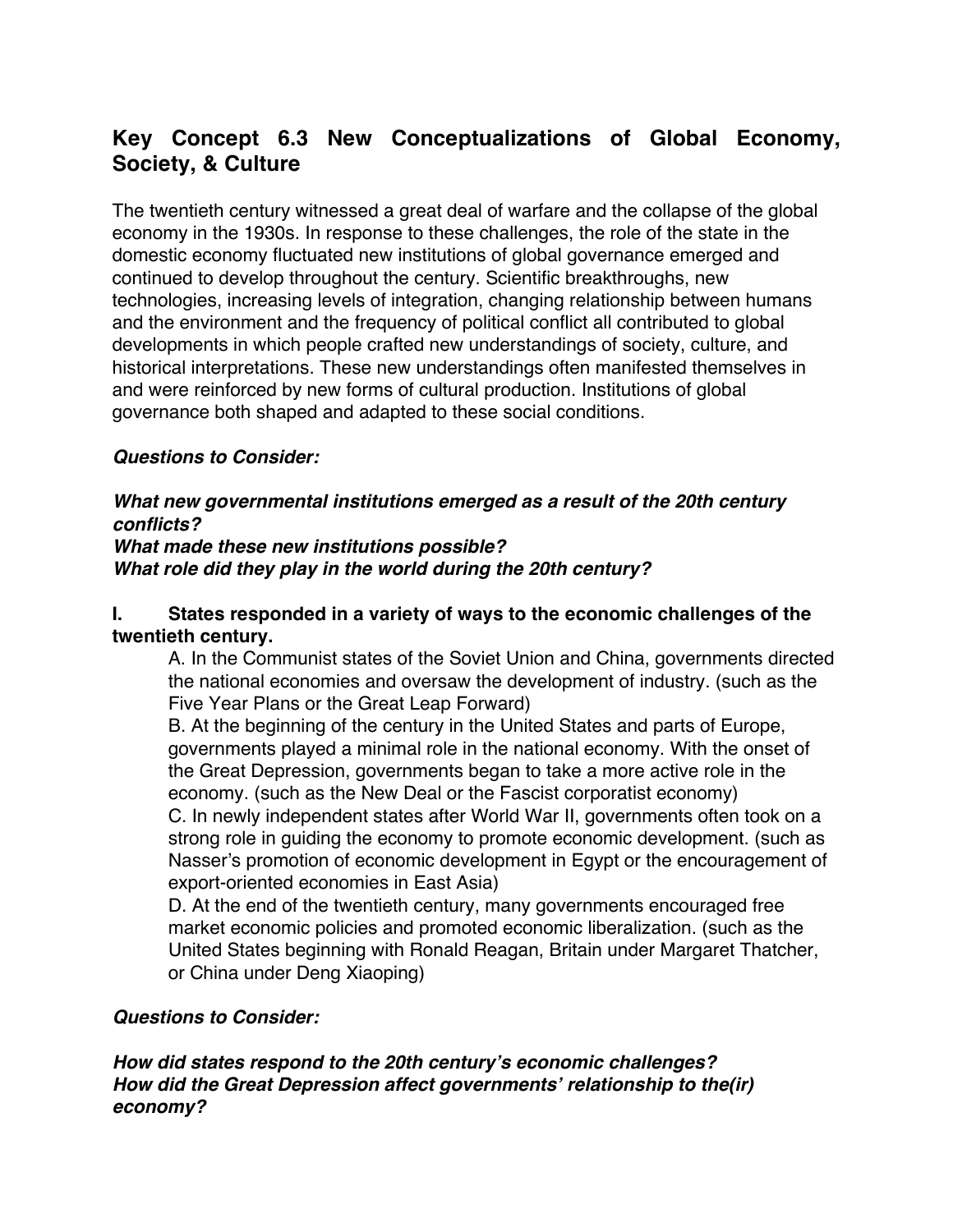#### **II. States, communities and individuals became increasingly inter-dependent, a process facilitated by the growth of international organizations.**

A. New international organizations (such as the League of Nations or the United Nations) formed to maintain world peace and to facilitate international cooperation.

B. New economic institutions (such as the IMF, World Bank or WTO) sought to spread the principles and practices associated with free market economics throughout the world.

C. Humanitarian organizations (such as UNICEF, the Red Cross, Amnesty International, Doctors Without Borders or the WHO) developed to respond to humanitarian crises throughout the world.

D. Regional trade agreements (such as the European Union, NAFTA, ASEAN) created regional trading blocs designed to promote the movement of capital and goods across national borders.

E. Multi-national corporations (such as Royal-Dutch Shell, Coca-Cola or Sony) began to challenge state authority and autonomy.

F. Movements throughout the world protested the inequality of environmental and economic consequences of global integration.

# *Questions to Consider:*

*How did new international organizations affect the relationship of states and peoples around the world?* 

*What were the economic effects of new international organizations? Humanitarian effects?* 

*How did these economic developments affect the distribution of world resources?* 

**III. People conceptualized society and culture in new ways; some challenged old assumptions about race, class, gender and religion; often using new technologies to spread reconfigured traditions.** 

A. The notion of human rights gained traction throughout the world. (such as the UN Declaration of Human Rights or the end of the White Australia Policy)

B. Increased interactions among diverse peoples sometimes led to the formation of new cultural identities (such as negritude) and exclusionary reactions. (such as xenophobia, race riots or citizenship restrictions)

C. Believers developed new forms of spirituality (such as New Age Religions, Hare Krishna or Falun Gong) and chose to emphasize particular aspects of practice within existing faiths and apply them to political issues (such as fundamentalist movements and Liberation Theology)

D. Pessimistic, sometimes nihilistic, perceptions of the much of the  $20<sup>th</sup>$  Century give rise to a form of exuberance in pop culture.

E. Art exhibits new ways of expression: cubism, abstract, surrealists

F. Architecture and design – simplify (Bauhaus (Mies van der Rohe)